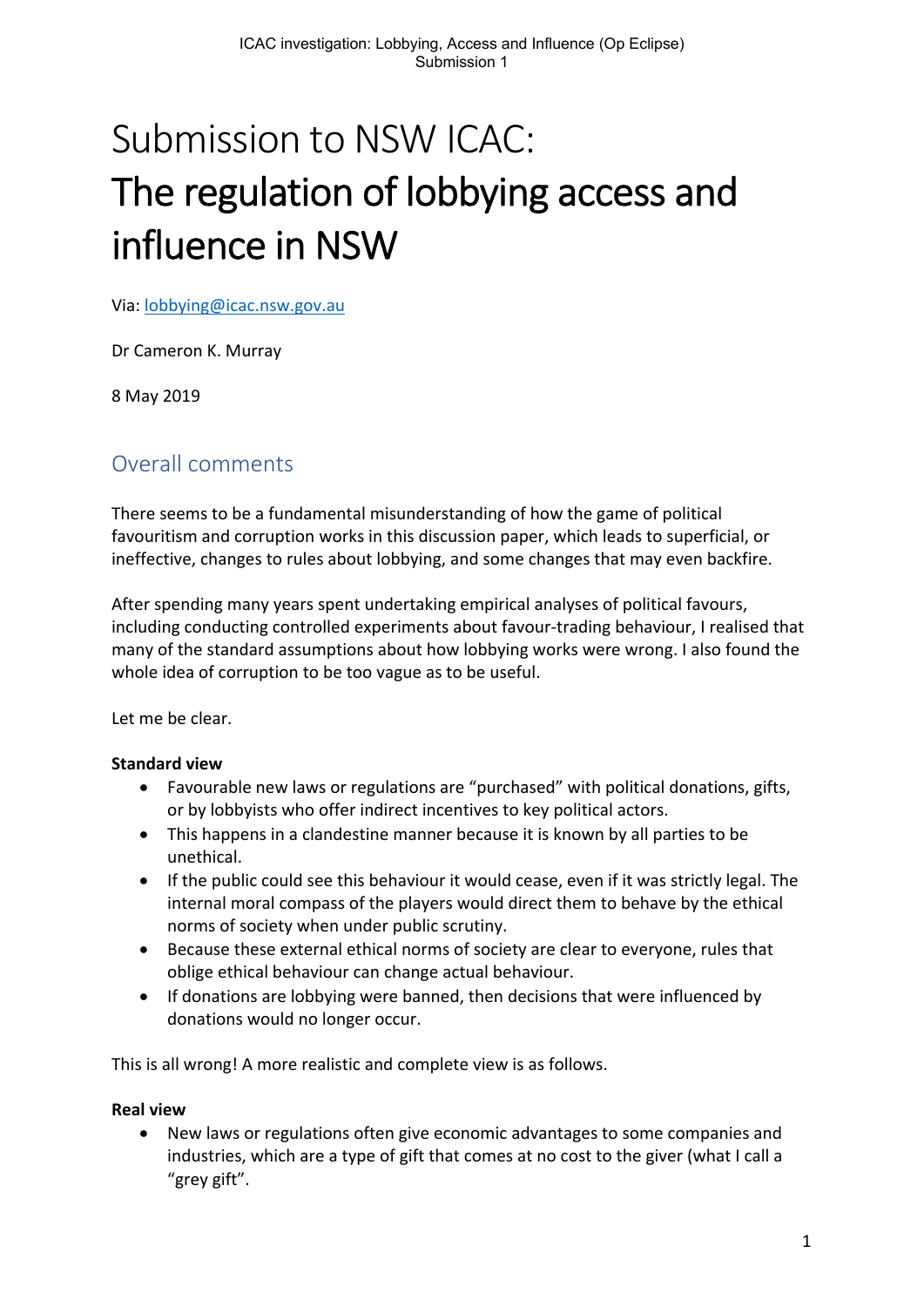- These grey gifts motivate economic actors to influence the way laws and regulations evolve. Without them, there is no motivation to sway the hand of government at all, as there is no economic payoff.
- Political actors realise that they often can't help but provide gifts to different parts of the economy when crafting new laws. They therefore rely on social signals and feedbacks about which way to craft laws that appear to satisfy their constituents (not just voters, but industry representatives etc).
- When they get a lot of good social signals about the laws they are discussing or proposing they are motivated to further pursue them.
- Many of the signals come in the form of stories about why a certain law or rule that provides a grey gift to one sector is also in the interest of society as a whole. These stories reinforce that what is good for those in the social circle of the politician are good for society as a whole (e.g. if we don't give tax breaks to housing developers, we won't get any new housing built).
- Lobbyists are able to provide those signals to politicians in a trustworthy way because of their established personal reputations. Clients of lobbyists would otherwise have a hard time accessing the relevant social networks and having their stories taken seriously.
- Likewise, donors are donating to provide credibility to the signals and stories they are telling so that they are taken more seriously. They are not buying individual decisions.
- Those who already have social connections or reputations do not need to donate or hire lobbyists to get their stories heard and believed.
- Politicians and bureaucrats do not have an internal ethical compass that tells them not to enact favourable laws for those in their social circles (except in secrecy). In fact, the opposite is true.
- Those politicians and bureaucrats will often internally believe that helping those in their social circles is what is good for society as a whole, as they keep getting signals and feedback telling them this is the right thing to do, and they are armed with compelling stories about why this is so.

The standard view implies that transparency will solve corruption and that laws requiring ethical behaviour will have some effect because there exists a universally understood benchmark of ethical behaviour that is known by all.

The real view implies that transparency will do nothing, as all actors in this "game of mates" believe that they are acting ethically and have good stories to tell about why this is so. Indeed, all their mates are telling the same stories, so how could it not be true?

It also implies that outlawing one type of behaviours that provide feedback and signals to law-makers will simply increase other behaviours that achieve the same outcome. If you ban private meeting with ministers by lobbyists, they will instead buy a seat at a table with the minister at industry breakfasts. It is pretty hard to stop people earning trust and telling stories?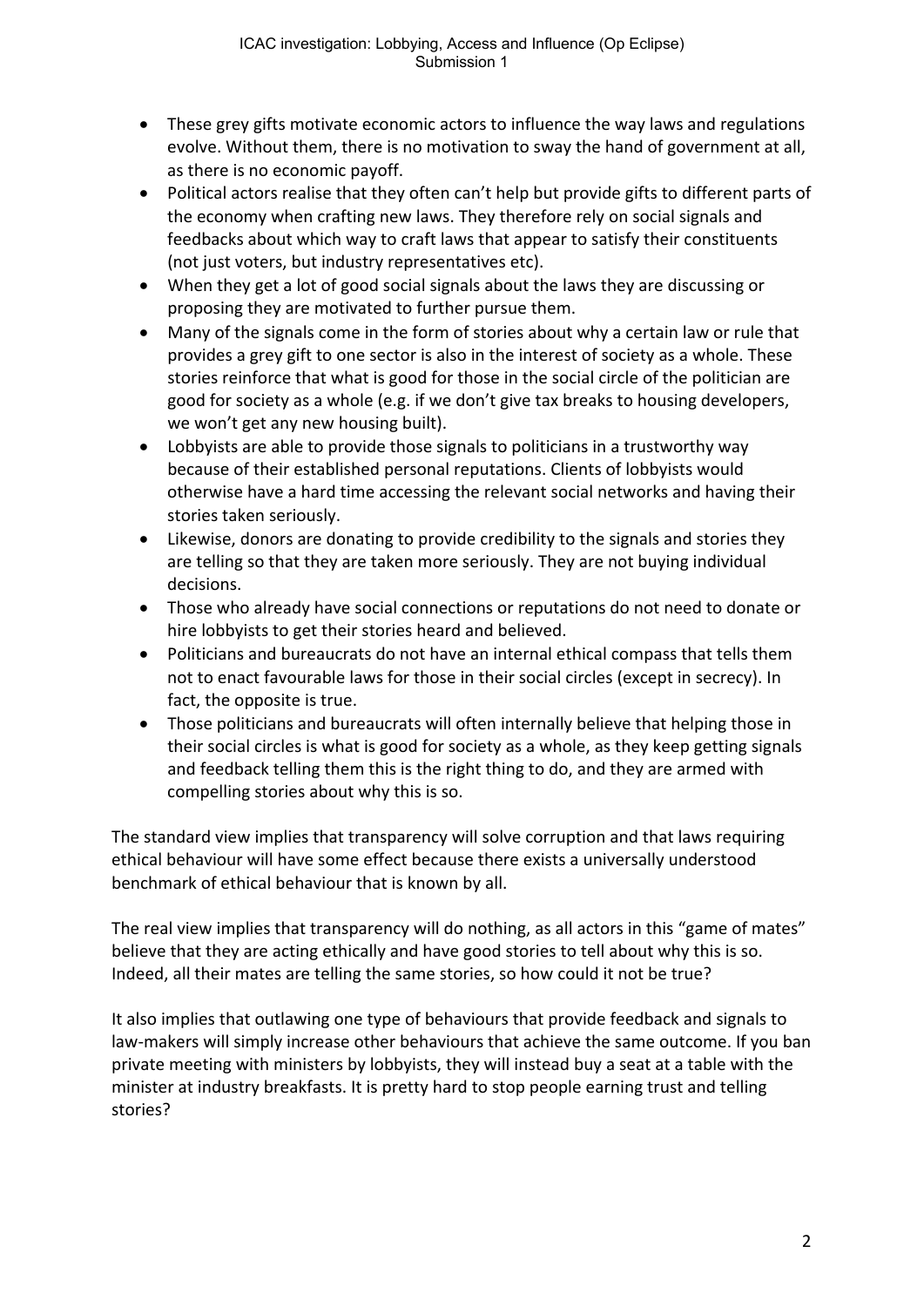# Transparency warning

#### **I write this submission firstly as a warning about transparency.**

Transparency be useful, ineffective, or it can even backfire. For example, publishing more information about lobbyists and their meetings with politicians might backfire when lobbyists begin to use this information to demonstrate their political influence to future potential clients.

It seems obvious to me that publishing ministerial diaries that show dozens of meetings with a certain lobbyist can be used by that lobbyist to advertise their success.

"I can get you what you want from this government. Look, I got twelve meetings with the minister for my other clients!"

While at the same time, the minister can argue that they are doing a great job by meeting with all the important stakeholders and their representatives.

Transparency about disclosing client payments made to lobbyists may show current politicians just how attractive lobbying can be when they retire from politics, providing them more incentive to build social relationships in the industries they regulate which they can capitalise on later.

And overall, the more regulation, registers, and formal acceptance of lobbying there is, the more the practice of lobbying become legitimised, and any ethical concerns that might exist can be more easily overcome.

"Don't worry, there is nothing dodgy here. This is all standard practice, and I have all the regulatory permits and official requirements to seek favours from my mates in government."

Transparency only helps clean up corruption if it is a step in the process of enforcing clear rules about corrupt behaviour that come with significant punishments. Otherwise, it is window dressing.

# Key economic levers for combatting political favouritism and corruption

#### **I secondly write this submission to show where the levers are that can reduce political favouritism and/or the economic cost of favouritism.**

The obvious place to start is at the other end of the corruption/favouritism process by targeting the ability to give grey gifts via political or regulatory decisions in the first place. Are there ways to enforce decision-making methods that eliminate the ability to give economically valuable political or regulatory decisions?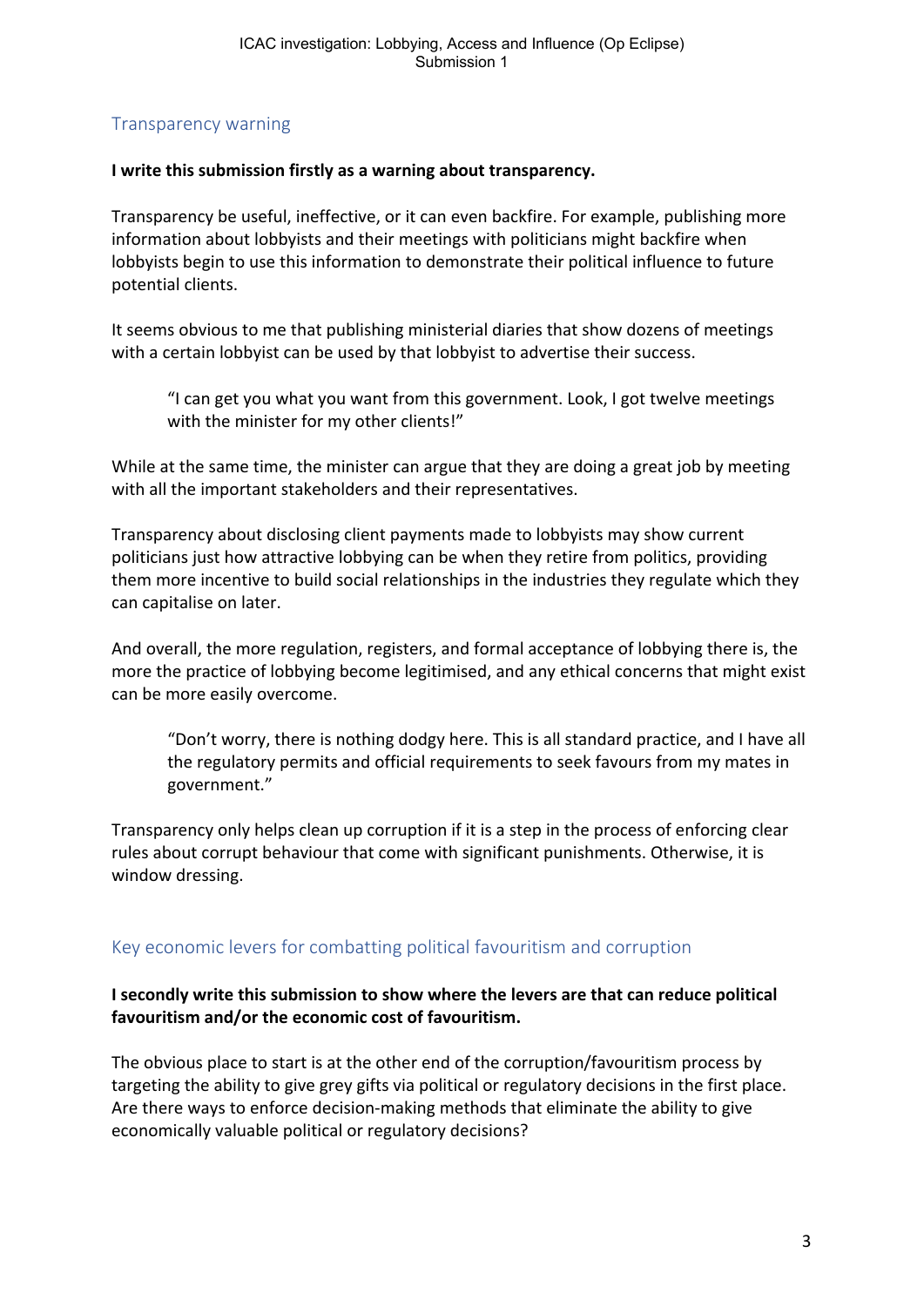In many cases it is difficult (like tax reforms). But in many of the areas of government where political favouritism is a major concern, such as in planning decisions by state governments and councils, there are simple ways.

One way is to require that new planning rights are sold to landowners at market value, rather than being given for free.

The average person would not find it very surprising that corruption and favouritism could be a problem in a world where councils and state governments were able to routinely give away highly valuable public land to favoured private entities for free, without any attempt at fetching a market price.

But we don't have that situation, as government agencies are obliged to follow a number of principles, policies, and guidelines that require a market price to be fetched for disposal of public real property. Following such a process makes it difficult to give economically favours (because anyone interested in the acquiring the property must outbid others), and even if they are favoured (or the bid is rigged), the economic payoff is much smaller than if the property was given for free. It also makes the decision to not follow those policies a clear and enforceable case of misconduct or corruption.

Yet when we give from the public highly valuable property rights to vertical space through rezoning decisions, we have no systems in place to require a market price be fetched for them, even though, like the land surface itself, these property rights are highly valuable. I have estimated that rezoning decisions nationally give away new development rights worth \$11 billion! No wonder that lobbying and corruption in planning and development is so rife.

**The first lever to pull on to help combat corruption, lobbying and favouritism in the planning system is to remove this \$11billion honeypot around which vested interests will always swarm.** This can be done (like it is in the case of the disposal of real property) by introducing regulations that require a market price of the property rights that come from rezoning to be fetched from property owners who wish to use their land at the higher-value rezoned use. Such a system has been in place in the ACT since the 1970s, requiring a payment of 75% of the assessed market price of the accrued zoning rights when properties are converted to these higher value uses.

**The second lever to pull is to randomise who has decision-making power so that lobbying cannot be effectively undertaken.** Since political favours are a group game, relying on feedback and signals from the trusted social networks of those in power, giving decisionmaking powers to outsiders can undermine the effectiveness of lobbying in general.

For example, in criminal courts we use randomly drawn juries to ensure a degree of independence and community expectation is maintained in the criminal justice system. This make lobbying judges far less effective in jury trials.

We can enshrine in policies and regulations that certain decisions must be determined by groups of independent field experts. Tax changes, privatisations, toll road proposals, etc. that exceed a certain value threshold could all be required to be decided on by panels of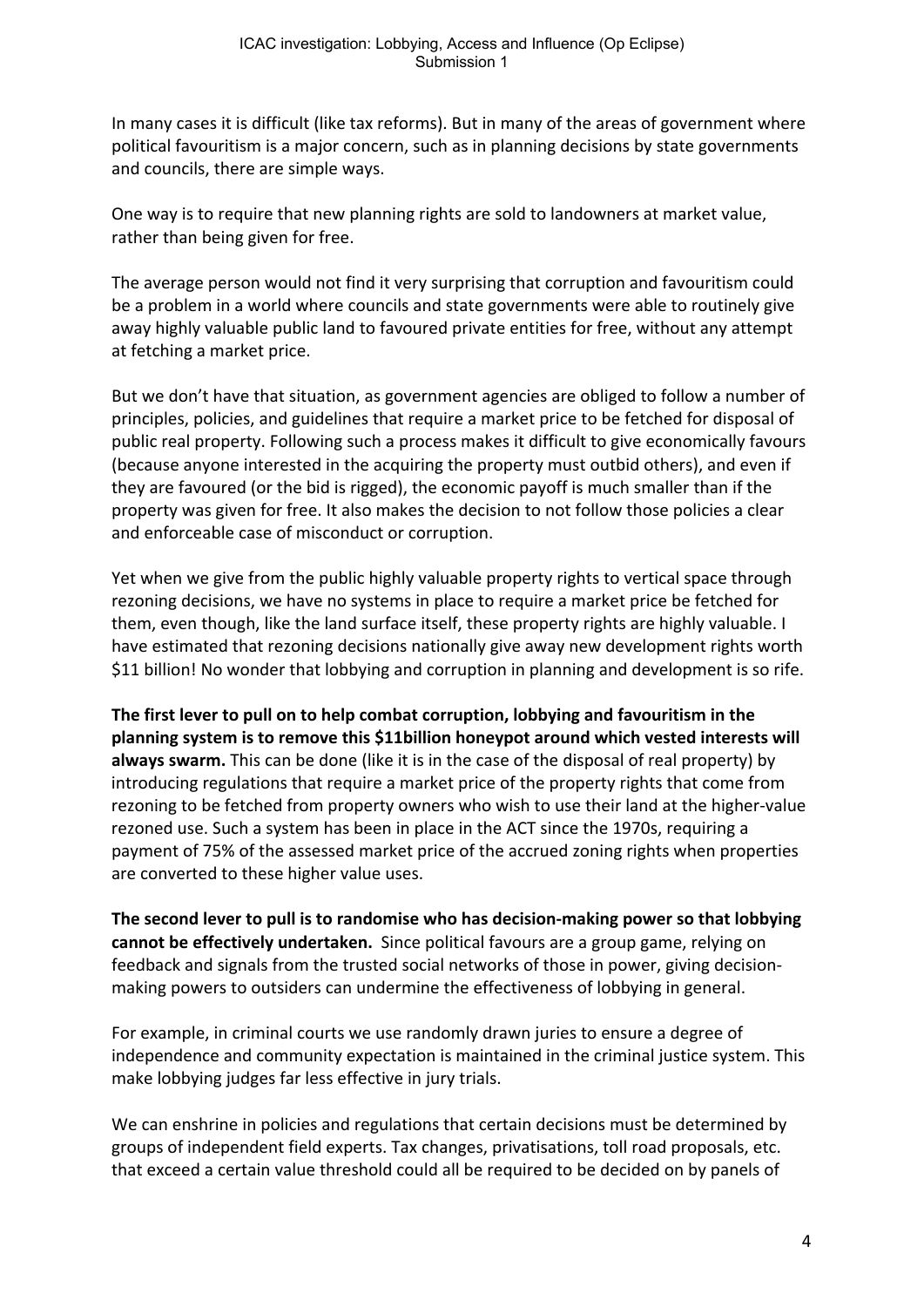subject-matter experts, with these experts drawn from an international pool (perhaps as members of the relevant accredited profession) by random. While the process is certainly open to stacking, doing so will require clear breaches of regulations and so should be somewhat enforceable.

This requirement would make lobbying by certain businesses or industries less likely to proceed where it conflicts with overall social and economic objectives that independent experts would be keenly aware of.

In general, the structure of the economic payoff from political favours and the social group dynamics of those involved in public decision making should be key targets for reforms. I would hope that ICAC is able to make recommendations and push for such changes within the government.

# Specific responses to questions

# **Register of Third-party Lobbyists**

- 1. Are there any examples of lobbying laws/practices in other jurisdictions (interstate or overseas) that seem to work well?
- 2. Who should be required to register on the Register of Third-party Lobbyists?
- 3. Should there be a distinction between lobbyists on the register and lobbyists bound by the code of conduct?
- 4. Should there be a distinction between "repeat players" and "ad hoc lobbyists"?
- 5. Should there be targeted regulation for certain industries? If so, which industries should be targeted?

It is not clear to me that formalising lobbying as a legitimate business practice with these registers achieves much in the way of changing behaviour. The major industry groups are perhaps the most effective lobbyists, but it seems almost impossible to have all industry associations comply with regulations designed for consultant (third-party) lobbyists. Then there are in-house lobbyists that are impossible to include in these registers.

# **Disclosure of lobbying activity**

- 6. What information should lobbyists be required to provide when they register?
- 7. Should lobbyists be required to provide, or at least record, details of each lobbying contact they have, as well as specify the legislation/grant/ contract they are seeking to influence? Should this information be provided only to regulatory agencies or be publicly available?
- 8. Should lobbyists be required to disclose how much income they have received and/or how much they have spent on their lobbying activities?
- 9. How should lobbying interactions with ministerial advisers, public servants, and members of Parliament be recorded and disclosed?
- 10. What information should ministers be required to disclose from their diaries and when?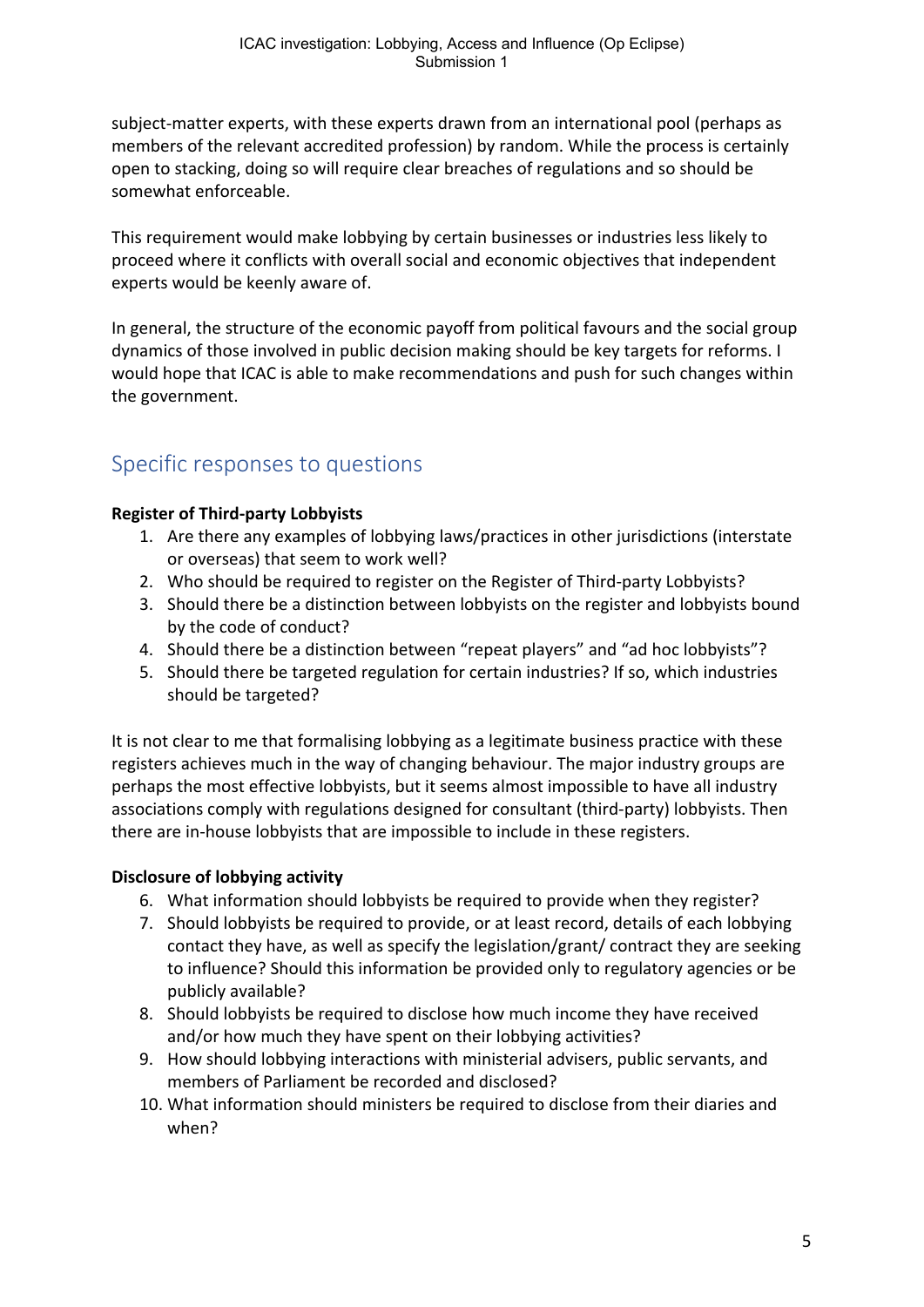I don't believe that disclosure of the activities that any interested observer could infer are occurring based on LinkedIn profiles, and the laws under discussion in parliament, changes anything.

One economic lever to make third-party lobbying unattractive is to require clients who use them to pay additional fees or taxes on domestic turnover for the social privileges they are getting. Without a clear economic incentive tied to the lobbyist registration and disclosure I believe the transparency itself will not change behaviour.

# **Promoting accessibility and effectiveness**

- 11. How can disclosures of lobbying regulation best be presented and formatted to better enable civil society organisations to evaluate the disclosure of lobbying activities?
- 12. Should there be greater integration of lobbying- related data? For example, should there be integration of:
	- 1. (i) information on political donations made by lobbyists
	- 2. (ii) the register of lobbyists
	- 3. (iii) ministerial diaries
	- 4. (iv) details of investigations by the Commission
	- 5. (v) list of holders of parliamentary access passes
	- 6. (vi) details of each lobbying contact (if reform occurred)?
- 13. Should the NSW Electoral Commission be required to present an annual analysis of lobbying trends and compliance to the NSW Parliament?

While this data integration is quite interesting and should be a key principle of any public disclosure register of lobbyists and political donors, I think the bigger fish here involve corporate record keeping at ASIC.

Clients of lobbyists can pick and choose which of their various subsidiaries and shell companies to engage lobbyists. A key metric for any interested observer is the financial payoff from successful lobbying, which cannot be observed for most private companies who are not obliged to publicly disclose financial records.

If corporate financial records were freely and openly available, alongside individual tax records (as is the case in Norway), very little of this additional lobbying-specific disclosure would be required.

# **Regulation of the lobbyists**

- 14. What duties should apply to lobbyists in undertaking lobbying activities?
- 15. Should NSW members of Parliament be allowed to undertake paid lobbying activities?
- 16. Should lobbyists be prohibited from giving gifts to government officials?

Parliamentary members should not be allowed to undertake lobbying activities, and lobbyists should be prohibited from giving gifts. Though, it is worth bearing in mind that gifts can be in the form of promises to be looked after post-politics with a cozy job in the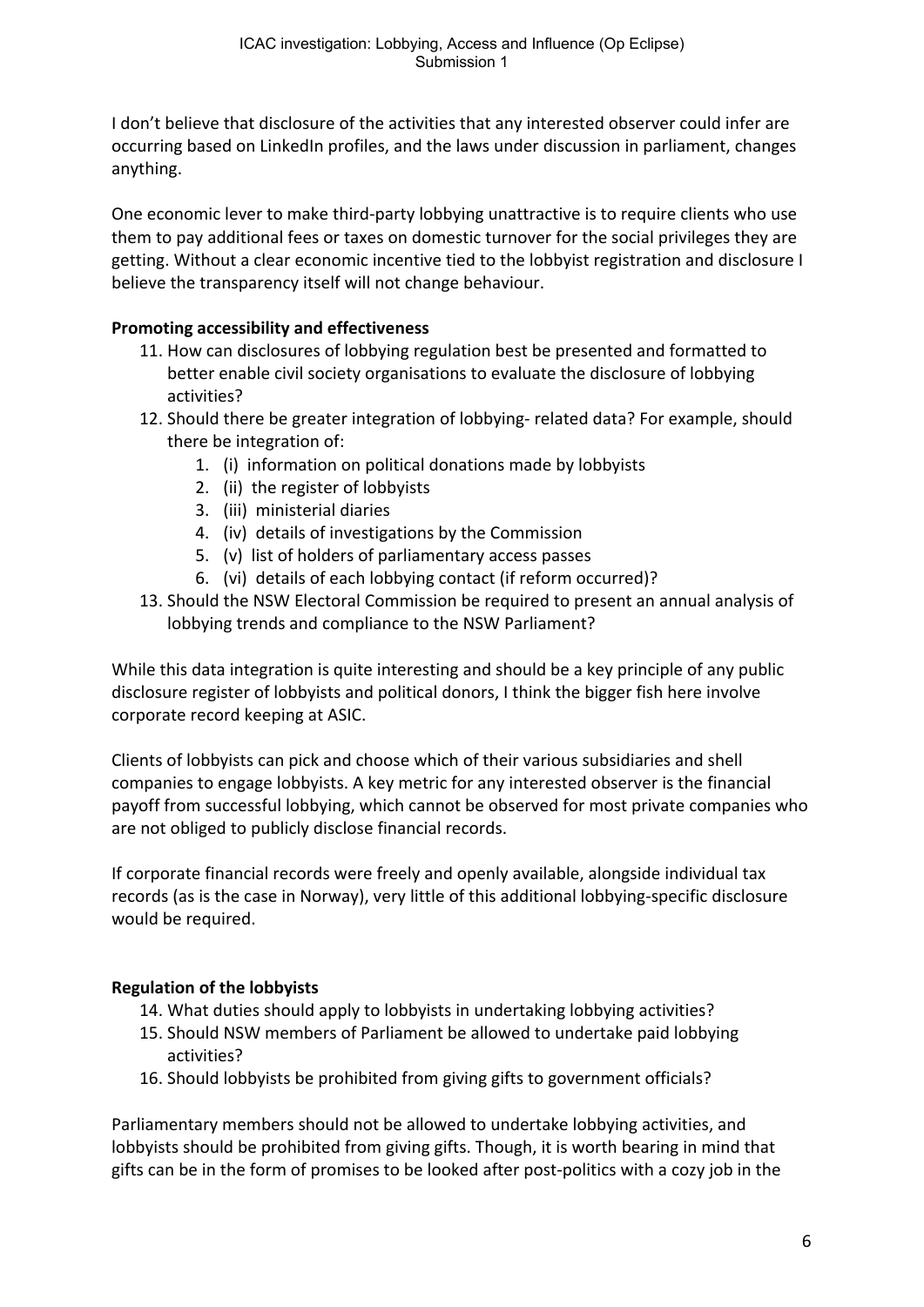sector being lobbied for. These much more valuable gifts are more difficult to control but can be made more difficult with broad and lengthy (say 3 year) cooling-off periods for politicians and senior departmental staff.

# **Regulation of the lobbied**

17. Should the definition of "government official" be expanded to include members of Parliament?

Yes.

- 18. What obligations should apply to government officials in relation to lobbying activities?
- 19. Should public officials be obliged to notify the NSW Electoral Commission if there are reasonable grounds for suspecting that a lobbyist has breached the lobbyist legislation?

Yes.

20. Should government officials be required to comply with certain meeting procedures when interacting with lobbyists? If so, what procedures are appropriate?

I think this requirement would be very difficult to enforce and of little value.

# **Regulation of post-separation employment**

21. Should there be a cooling off period for former ministers, members of Parliament, parliamentary secretaries, ministerial advisers, and senior public servants from engaging in any lobbying activity relating to any matter that they have had official dealings in? If so, what length should this period be?

Yes. Three years or more is ideal. Long enough for the value of personal and social connections to erode.

22. How should a post-separation employment ban be enforced?

One way could be to require a statutory declaration to be made each year about the sources of income and any formal or informal meetings with the industry bodies or businesses. This declaration would provide an avenue for criminal charges if false statements are made. Random checks can be made, and cash bounties offered to anyoe who can provide evidence of false statements or failure to comply.

23. Should lobbyists covered by the NSW Register of Lobbyists be required to disclose whether they are a former minister, ministerial adviser, member of Parliament or senior government official and, if so, when they left their public office?

Yes.

24. Should lobbyists covered by the NSW Register of Lobbyists, who are former government officials, be required to disclose their income from lobbying if it exceeds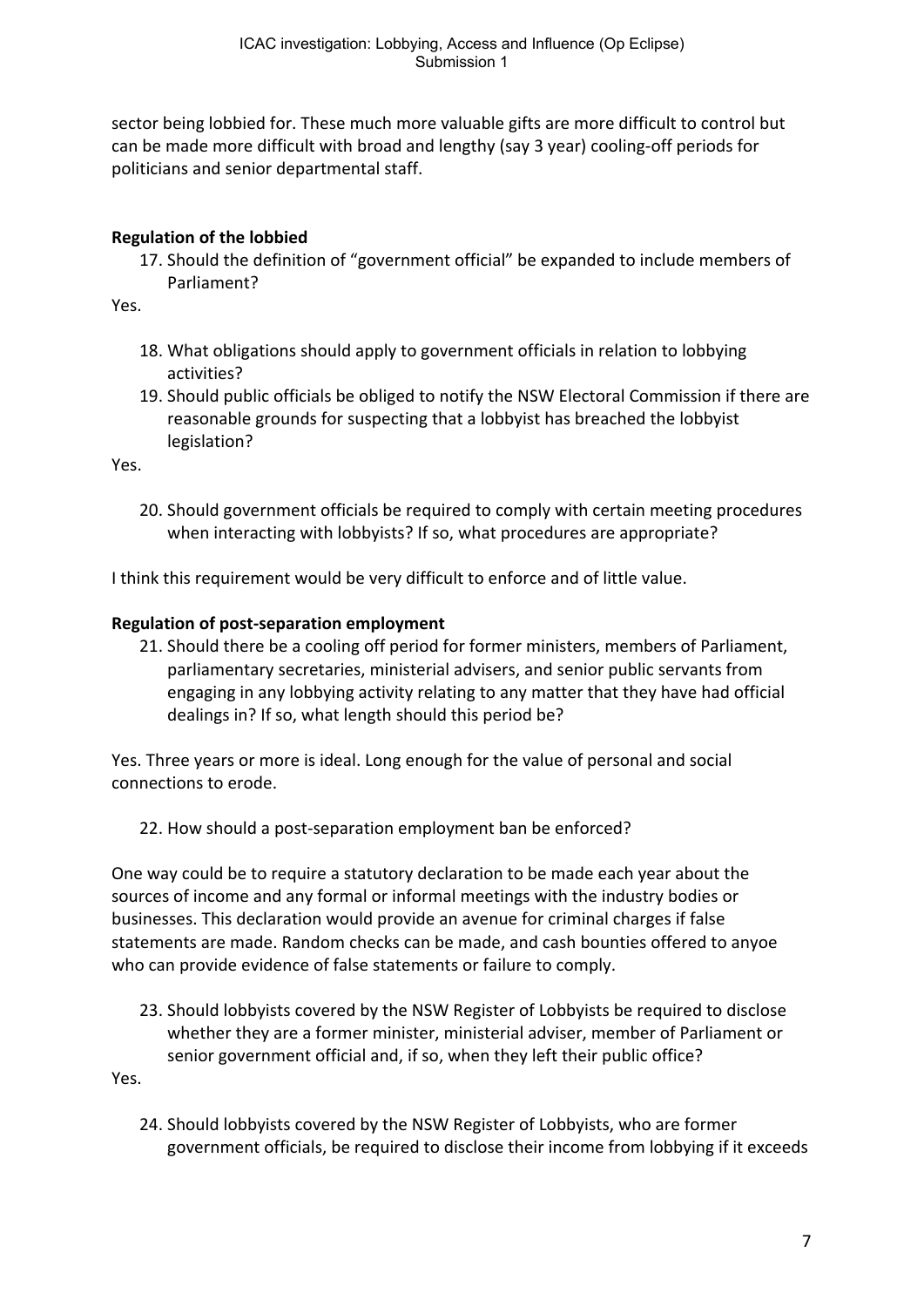a certain threshold? If so, what should be the threshold? And for how long should this obligation apply after the lobbyist has left government employment?

Yes. With no time limit. If you want to go down the path of disclosing lobbying income, that is fine too.

#### **Promoting the integrity of direct lobbying – other measures**

25. Should there be a requirement on the part of the NSW Government to make a public statement of reasons and processes in relation to significant executive decisions? If so, what circumstances would trigger such a requirement and how might it operate in practice?

I'm not so sure of the value of producing "excuses" documents. I'd rather create regulations that limit such executive decisions or require them to be vetted by independent panels.

#### **Fair consultation processes**

- 26. Should there be NSW Government guidelines on fair consultation processes?
- 27. If so, what should be provided under these guidelines in terms of these processes being inclusive, allowing for meaningful participation by stakeholders and promoting adequate responsiveness on the part of government officials?
- 28. If so, how should these guidelines be integrated with a requirement to provide a statement of reasons and processes with significant executive decisions?

#### **Resourcing disadvantaged groups**

29. How can disadvantaged groups be supported by the NSW Government in their lobbying efforts (for example, ongoing funding of organisations, and public service dedicated to supporting community advocacy) to promote openness in the political process and to promote advocacy independent of government?

#### **Promoting the balance of freedom, restrictive measures and proportionality**

- 30. How can the measures to promote the democratic role of direct lobbying be designed so as to have a proportionate impact on the freedom to directly lobby?
- 31. Should there be provision for exemption from restrictions on direct lobbying such as the ban on post-separation employment when undue hardship can be demonstrated?
- 32. Could existing or new regulatory requirements drive improper lobbying practices underground or have a dampening effect on legitimate lobbying?

# **Promoting the role of education and training**

- 33. Is there adequate support for lobbyists and government officials to enable them to understand their obligations under the lobbying legislation?
- 34. To understand their obligations in relation to lobbying, should there be training and/or education programs for:
	- (i) lobbyists
		- (ii) public servants
		- (iii) ministers